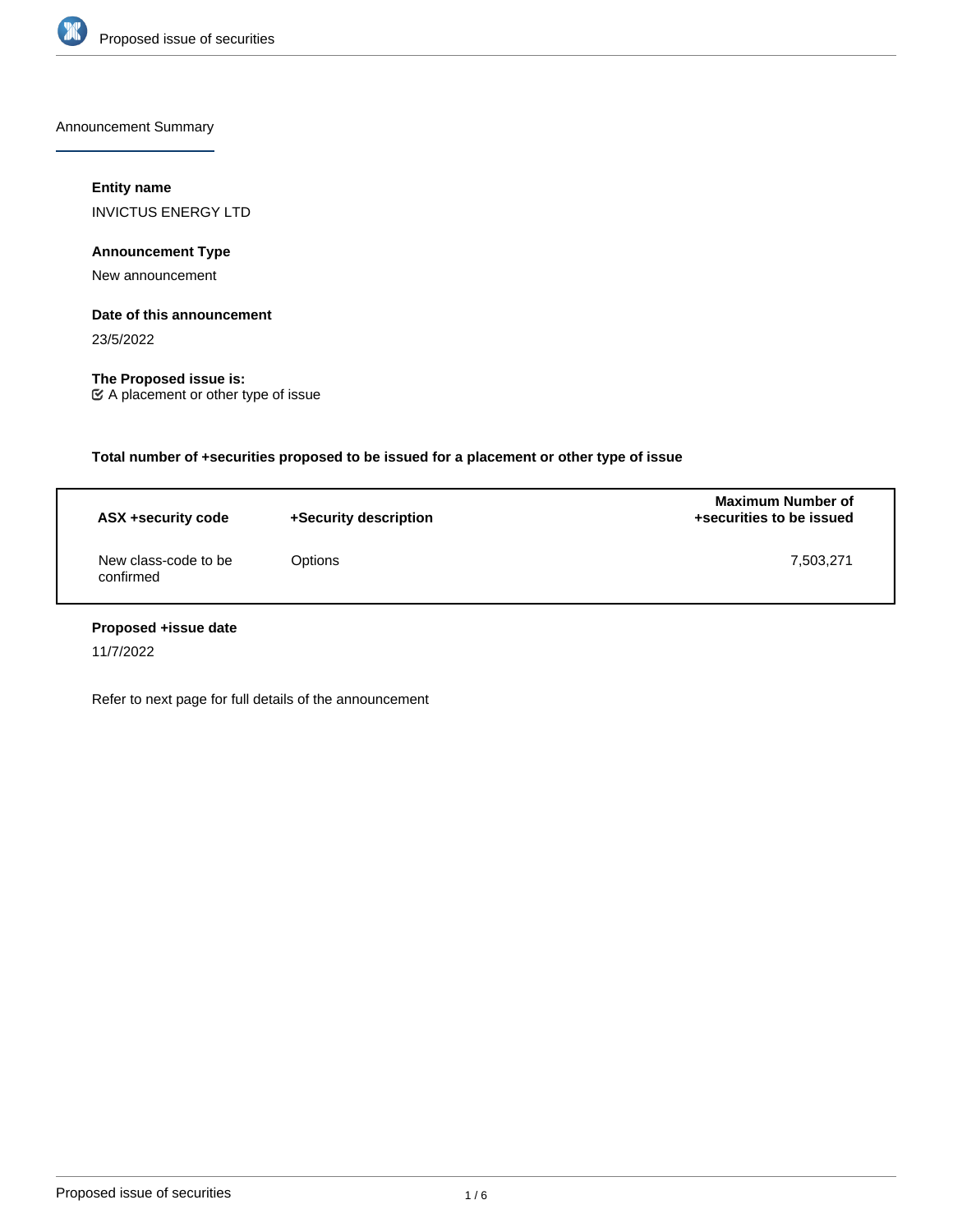

#### Part 1 - Entity and announcement details

#### **1.1 Name of +Entity**

INVICTUS ENERGY LTD

We (the entity named above) give ASX the following information about a proposed issue of +securities and, if ASX agrees to +quote any of the +securities (including any rights) on a +deferred settlement basis, we agree to the matters set out in Appendix 3B of the ASX Listing Rules.

If the +securities are being offered under a +disclosure document or +PDS and are intended to be quoted on ASX, we also apply for quotation of all of the +securities that may be issued under the +disclosure document or +PDS on the terms set out in Appendix 2A of the ASX Listing Rules (on the understanding that once the final number of +securities issued under the +disclosure document or +PDS is known, in accordance with Listing Rule 3.10.3C, we will complete and lodge with ASX an Appendix 2A online form notifying ASX of their issue and applying for their quotation).

**1.2 Registered Number Type**

**Registration Number**

ABN

21150956773

**1.3 ASX issuer code**

IVZ

# **1.4 The announcement is**

New announcement

# **1.5 Date of this announcement**

23/5/2022

**1.6 The Proposed issue is:**

 $\mathfrak{C}$  A placement or other type of issue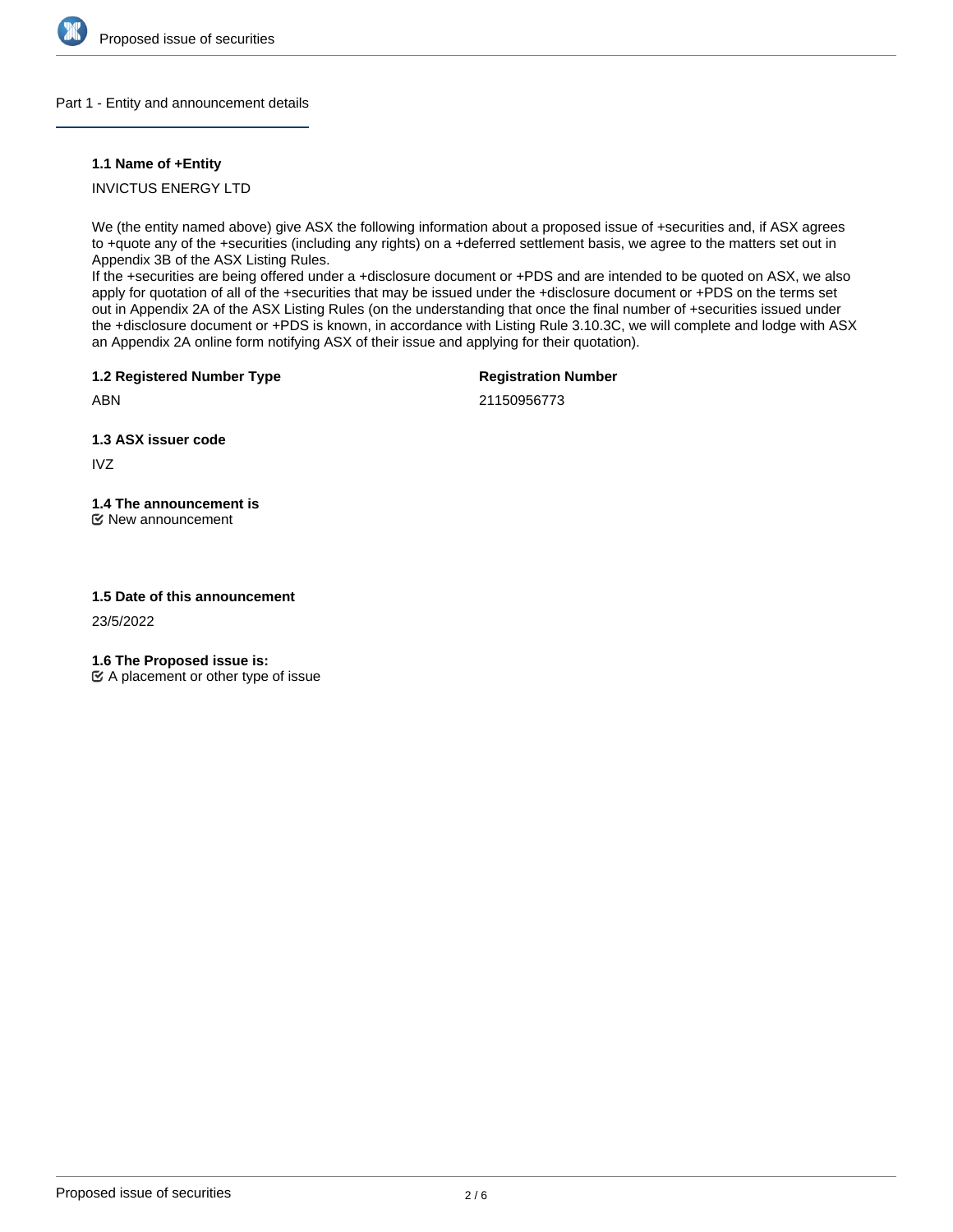

Part 7 - Details of proposed placement or other issue

Part 7A - Conditions

**7A.1 Do any external approvals need to be obtained or other conditions satisfied before the placement or other type of issue can proceed on an unconditional basis?** Yes

7A.1a Conditions

| <b>Approval/Condition</b> | Date for determination | Is the date estimated or | ** Approval             |
|---------------------------|------------------------|--------------------------|-------------------------|
| +Security holder approval | 7/7/2022               | actual?                  | received/condition met? |
|                           |                        | <b></b> Estimated        |                         |

#### **Comments**

For the issue of lead manager options of approximately 7,503,271 on a ratio of 1 for 8 basis on same terms as the placement options.

Part 7B - Issue details

| Is the proposed security a 'New<br>class' (+securities in a class that is<br>not yet quoted or recorded by ASX)<br>or an 'Existing class' (additional<br>securities in a class that is already<br>quoted or recorded by ASX)? | Will the proposed issue of this<br>+security include an offer of<br>attaching +securities?<br>ඦ No |
|-------------------------------------------------------------------------------------------------------------------------------------------------------------------------------------------------------------------------------|----------------------------------------------------------------------------------------------------|
| $\mathfrak C$ New class                                                                                                                                                                                                       |                                                                                                    |

Details of +securities proposed to be issued

**ISIN Code (if Issuer is a foreign company and +securities are non CDIs)**

| Have you received confirmation from Will the entity be seeking quotation<br>ASX that the terms of the proposed<br>+securities are appropriate and<br>equitable under listing rule 6.1?<br>় No | of the 'new' class of +securities on<br>ASX?<br>$\alpha$ Yes |
|------------------------------------------------------------------------------------------------------------------------------------------------------------------------------------------------|--------------------------------------------------------------|
| ASX +security code                                                                                                                                                                             | +Security description                                        |

| <b>AUA TOCULITY COUL</b>         | <b>TUGGUILLY UGSUILLUID</b> |
|----------------------------------|-----------------------------|
| ⊥ New class-code to be confirmed |                             |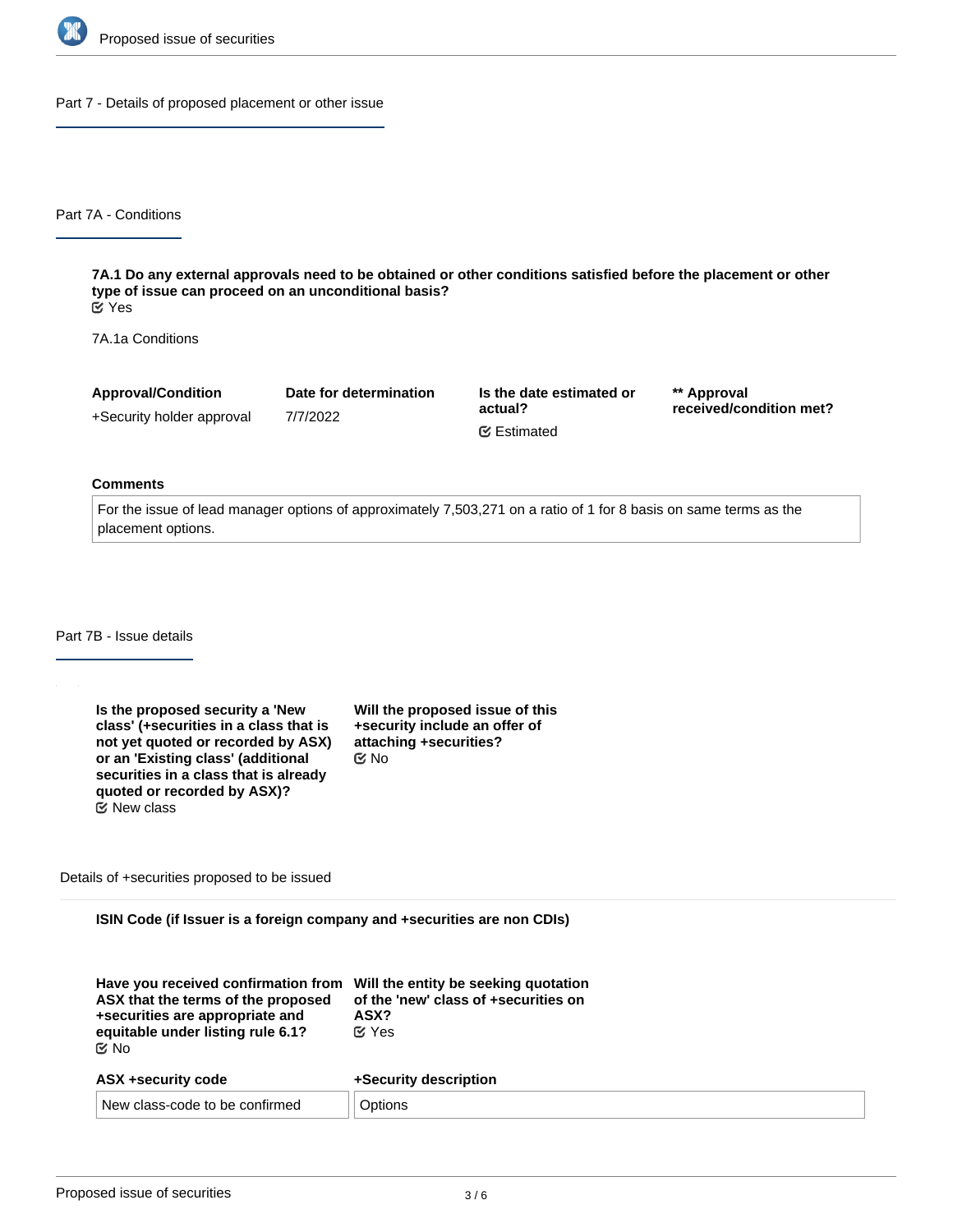

# **+Security type**

**Options** 

### **Number of +securities proposed to be issued**

7,503,271

### **Offer price details**

**Are the +securities proposed to be issued being issued for a cash consideration?** No

#### **Please describe the consideration being provided for the +securities**

issued to PAC Partners under a placement mandate

# **Please provide an estimate of the AUD equivalent of the consideration being provided for the +securities**

0.030000

**Will all the +securities issued in this class rank equally in all respects from their issue date?** Yes

Options details

| +Security currency                                                              | <b>Exercise price</b> | <b>Expiry date</b> |  |  |
|---------------------------------------------------------------------------------|-----------------------|--------------------|--|--|
| AUD - Australian Dollar                                                         | AUD 0.3500            | 11/7/2023          |  |  |
|                                                                                 |                       |                    |  |  |
| Details of the type of +security that will be issued if the option is exercised |                       |                    |  |  |
| IVZ : ORDINARY FULLY PAID                                                       |                       |                    |  |  |
|                                                                                 |                       |                    |  |  |
| Number of securities that will be issued if the option is exercised             |                       |                    |  |  |
|                                                                                 |                       |                    |  |  |

7,503,271

#### **Please provide a URL link for a document lodged with ASX setting out the material terms of the +securities proposed to be issued or provide the information by separate announcement.**

Please refer to ASX announcement dated 23 May 2022

Part 7C - Timetable

#### **7C.1 Proposed +issue date**

11/7/2022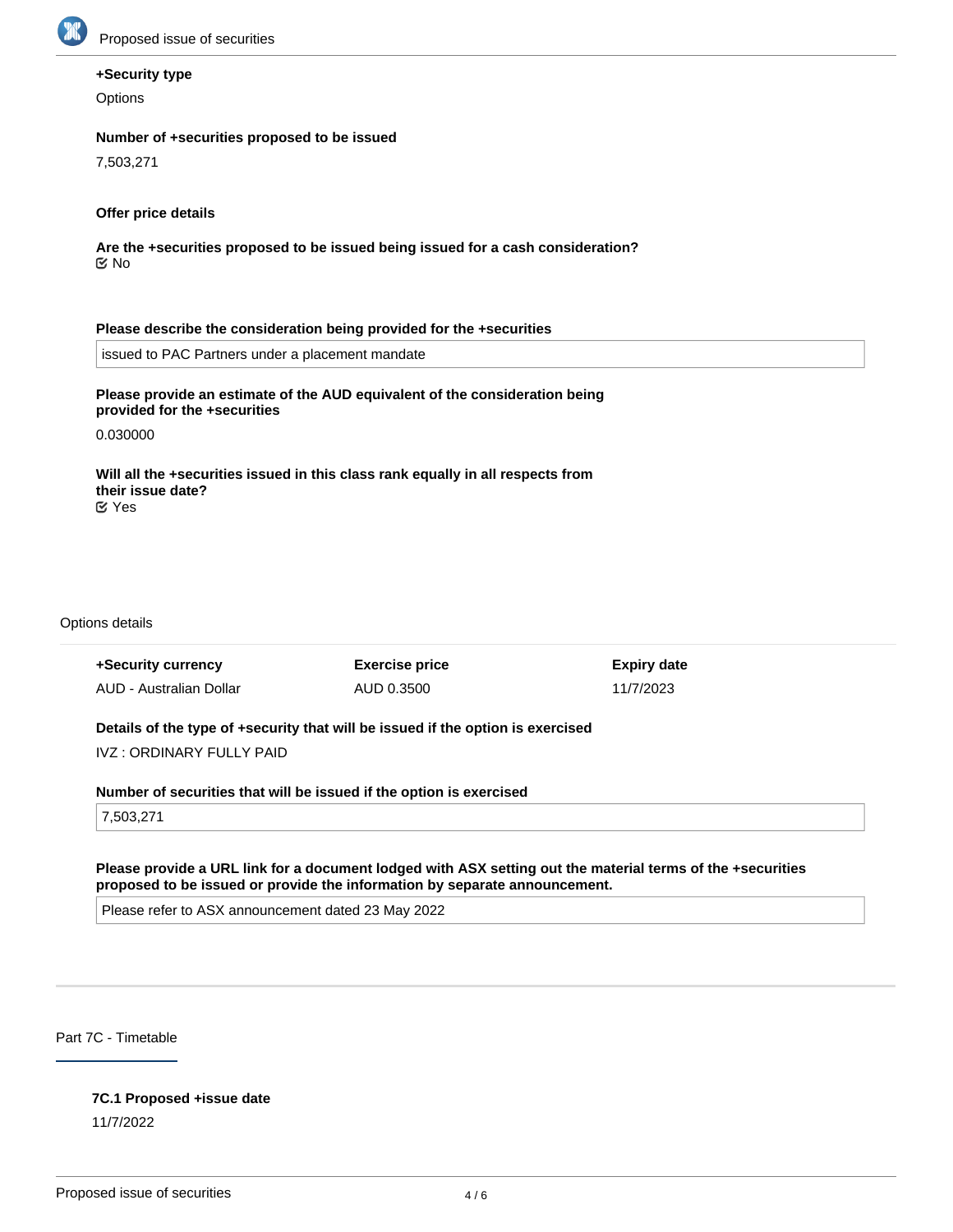

Part 7D - Listing Rule requirements

**7D.1 Has the entity obtained, or is it obtaining, +security holder approval for the entire issue under listing rule 7.1?** Yes

**7D.1a Date of meeting or proposed meeting to approve the issue under listing rule 7.1**

30/6/2022

**7D.2 Is a party referred to in listing rule 10.11 participating in the proposed issue?** No

**7D.3 Will any of the +securities to be issued be +restricted securities for the purposes of the listing rules?** No

**7D.4 Will any of the +securities to be issued be subject to +voluntary escrow?** No

Part 7E - Fees and expenses

**7E.1 Will there be a lead manager or broker to the proposed issue?** No

**7E.2 Is the proposed issue to be underwritten?** No

**7E.4 Details of any other material fees or costs to be incurred by the entity in connection with the proposed issue**

Part 7F - Further Information

**7F.01 The purpose(s) for which the entity is issuing the securities**

PAC Partners acted as lead manager to the placement & to receive lead manager options of approximately 7,503,271 on a ratio of 1-for-8

**7F.1 Will the entity be changing its dividend/distribution policy if the proposed issue proceeds?** No

**7F.2 Any other information the entity wishes to provide about the proposed issue**